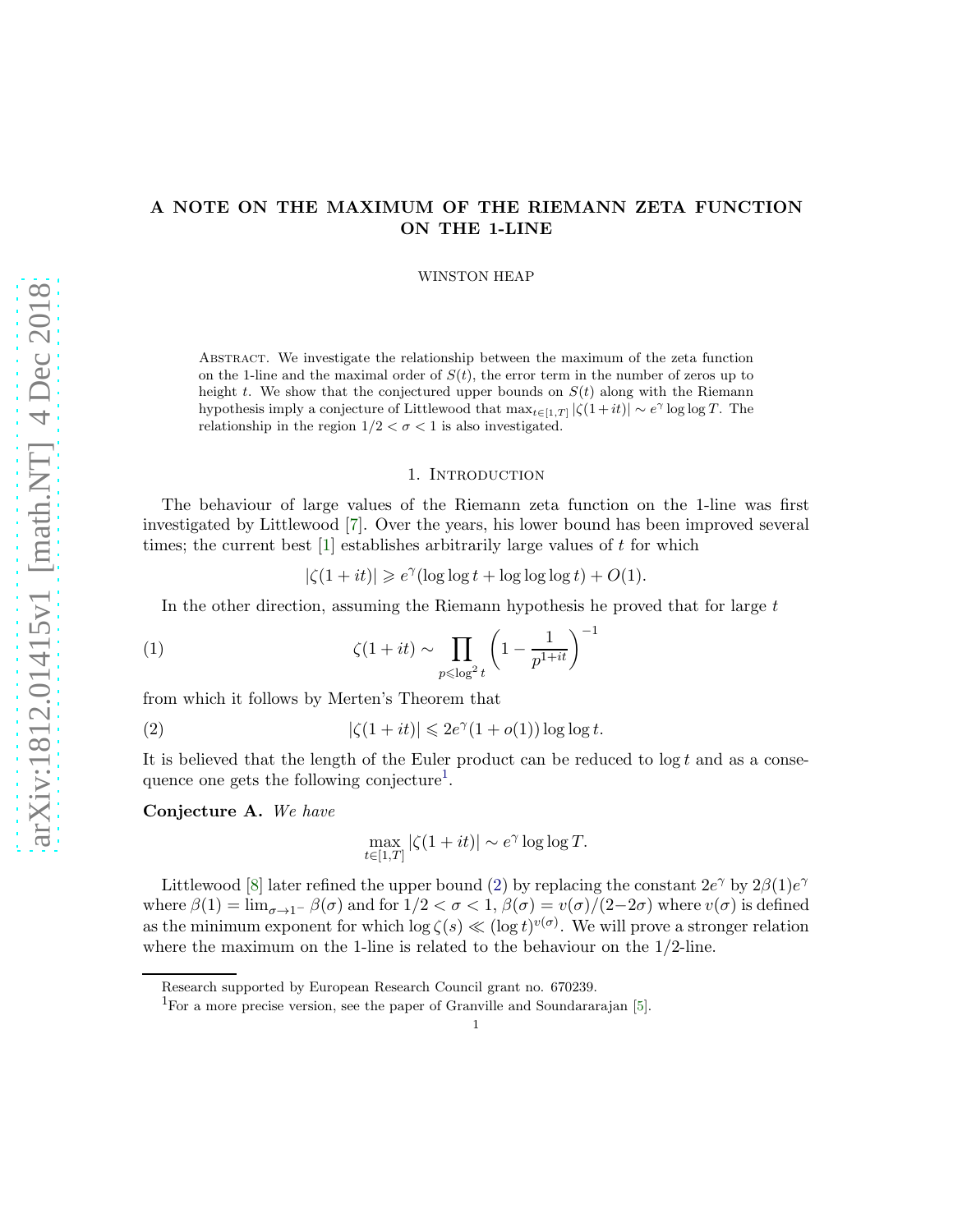Another object of interest in the theory of the Riemann zeta function is the remainder  $S(t)$  in the formula for the number of zeros of height t in the critical strip:

$$
N(t) = \frac{t}{2\pi} \log\left(\frac{t}{2\pi e}\right) + \frac{7}{8} + S(t) + O(1/t).
$$

Here, the classical bound is  $S(t) \ll \log t$ . Under the assumption of the Riemann hypothesis, Selberg showed that  $S(t) \ll \log t / \log \log t$  which remains the current best. In terms of lower bounds, the most recent improvements are due to Bondarenko and Seip  $[3]$  who showed that conditionally there exist arbitrarily large values of t for which  $|S(t)| \gg \sqrt{\log t \log \log t}$  log log t/ log log t. It is generally believed that the lower bound is closer to the true maximal order of growth. Accordingly we define

$$
\alpha = \limsup_{t \to \infty} \frac{\log |S(t)|}{\log \log t}
$$

and note that, conditionally,  $1/2 \le \alpha \le 1$ .

<span id="page-1-0"></span>Conjecture B. We have

 $\alpha = 1/2$ .

We remark that Farmer, Gonek and Hughes [\[4\]](#page-7-5) have made the more precise conjecture  $\limsup_{t\to\infty} S(t)/\sqrt{\log t \log \log t} = 1/\pi \sqrt{2}$ . The maximum of  $S(t)$  is closely related to the maximum of the zeta function. In this note we attempt to clarify this relation on the 1-line.

<span id="page-1-1"></span>**Theorem 1.** Assume the Riemann hypothesis and let

(3) 
$$
L(t) = \max_{|u-t| \leq C \log \log t} |S(u)|
$$

for  $C > 1/\pi$ . Then for X satisfying  $\max(L(t)^2, \log t) = o(X)$  and large t we have

<span id="page-1-2"></span>
$$
\zeta(1+it) = (1+o(1)) \prod_{p \leq X} \left(1 - \frac{1}{p^{1+it}}\right)^{-1}.
$$

In particular,

$$
|\zeta(1+it)| \leq e^{\gamma}(1+o(1))\log(L(t)^{2}+\log t).
$$

and hence Conjecture [B](#page-1-0) together with the Riemann hypothesis implies Conjecture [A.](#page-0-2)

A common approach to proving conditional upper bounds such as [\(2\)](#page-0-1) is via the explicit formula. On assuming RH one can trivially estimate the sum over zeros which leaves only a sum over primes. We aim to be more precise in this step and simply write the sum over zeros as a Stieltjes integral which allows us to exploit some cancellation from oscillating terms. This is essentially the content of the following proposition where the sum over zeros has been replaced by an integral involving  $S(t)$ .

<span id="page-1-4"></span>**Proposition 1.** Assume the Riemann hypothesis. Then, uniformly for  $1/2 + \delta \le \sigma \le 9/8$ with fixed  $\delta > 0$ , and  $1 \leqslant X \leqslant e^{\sqrt{t}}$ , we have

<span id="page-1-3"></span>(4) 
$$
-\frac{\zeta'(s)}{\zeta(s)} = \sum_{n\geqslant 1} \frac{\Lambda(n)}{n^s} e^{-n/X} + J(t, X) + O(X^{-1} \log t) + O(X^{1/2-\sigma})
$$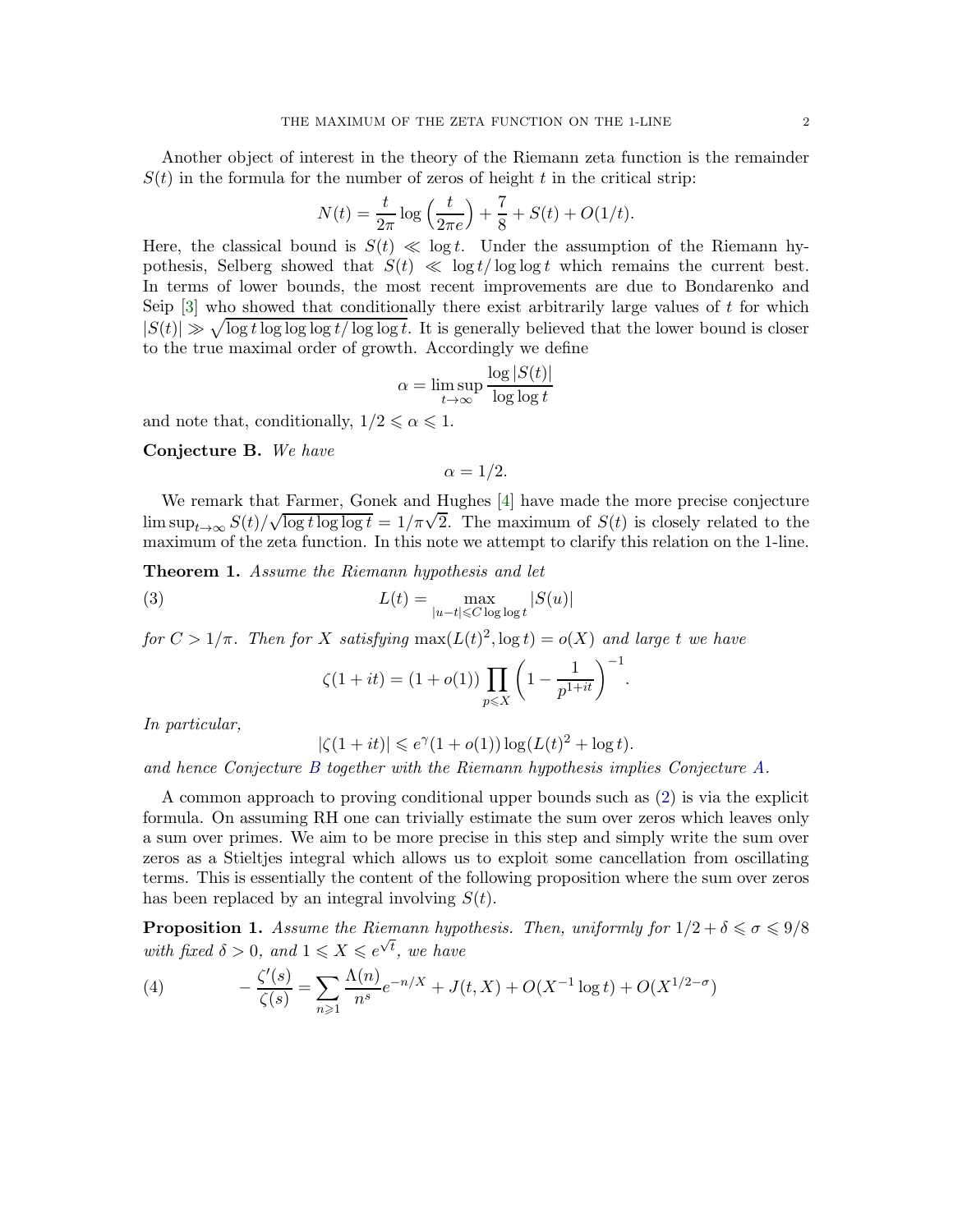where

$$
J(t, X) = iX^{1/2-\sigma} \int_{-t/2}^{t/2} X^{iy} \Gamma(\frac{1}{2} - \sigma + iy) \left( \log X + \frac{\Gamma'}{\Gamma}(\frac{1}{2} - \sigma + iy) \right) S(t + y) dy.
$$

We will deduce Theorem [1](#page-1-1) from this proposition in the next section. One can also use this formula to get upper bounds when  $1/2 < \sigma < 1$ . In this region we have the conditional upper bound

(5) 
$$
\zeta(\sigma + it) \ll \exp\left(A\frac{(\log t)^{2-2\sigma}}{\log\log t}\right),\,
$$

see [\[10\]](#page-7-6), and the unconditional lower bound

$$
\zeta(\sigma+it)=\Omega\bigg(\exp\bigg(B\frac{(\log t)^{1-\sigma}}{(\log\log t)^{\sigma}}\bigg)\bigg),
$$

originally due to Montgomery  $[9]$ . The value of the constant B has been improved several times with the current best due to Bondarenko and Seip [\[2\]](#page-7-8). Again, it is generally believed that the lower bound is the true order of the maximum; indeed, based on some heuristic arguments Montgomery [\[9\]](#page-7-7) conjectured that this was the case (see [\[6\]](#page-7-9) for a detailed discussion). In terms of relating this to the maximum of  $S(t)$  we have the following.

<span id="page-2-0"></span>**Theorem 2.** Assume the Riemann hypothesis and let  $L(t)$  be given by [\(3\)](#page-1-2). Then for fixed  $1/2 < \sigma < 1$ ,

$$
\zeta(\sigma + it) \ll \exp\left(c \max\left(L(t)^{2-2\sigma}, (\log t)^{1-\sigma}\right)(\log \log t)^{1-2\sigma}\right).
$$

Note that the conjecture of Farmer, Gonek and Hughes gives the upper bound ≪  $\exp(c(\log t)^{1-\sigma}(\log \log t)^{2-3\sigma})$  which is still a power of a double logarithm away from Montgomery's conjecture. It is possible that trivially bounding  $J(t, X)$ , as we do below, is too wasteful and that further cancellations are possible. A finer analysis of  $J(t, X)$  would also be of interest in determining the lower order terms in Theorem [1.](#page-1-1)

## 2. Proof of Theorems [1](#page-1-1) and [2](#page-2-0)

*Proof of Theorem [1.](#page-1-1)* Throughout we assume  $X \ll (\log t)^A$ . By Stirling's formula we have  $\Gamma(\frac{1}{2}-\sigma + iy) \ll y^{-\sigma} e^{-\frac{\pi}{2}|y|}$  and  $\frac{\Gamma'}{\Gamma}$  $\frac{\Gamma'}{\Gamma}(\frac{1}{2}-\sigma+iy)\ll \log(2+|y|)$ . Applying these along with the classical bound  $S(t) \ll \log t$  we find that

$$
X^{1/2-\sigma} \int_{C \log \log t}^{t/2} |\Gamma(\frac{1}{2} - \sigma + iy)| \left( \log X + \left| \frac{\Gamma'}{\Gamma}(\frac{1}{2} - \sigma + iy) \right| \right) |S(t + y)| dy
$$
  

$$
\ll X^{1/2-\sigma} (\log t) (\log X) \int_{C \log \log t}^{t/2} e^{-\frac{\pi}{2}y} \log(2 + y) dy
$$
  

$$
\ll X^{1/2-\sigma} (\log t)^{1-\frac{\pi}{2}C} \log_2 t \log_3 t.
$$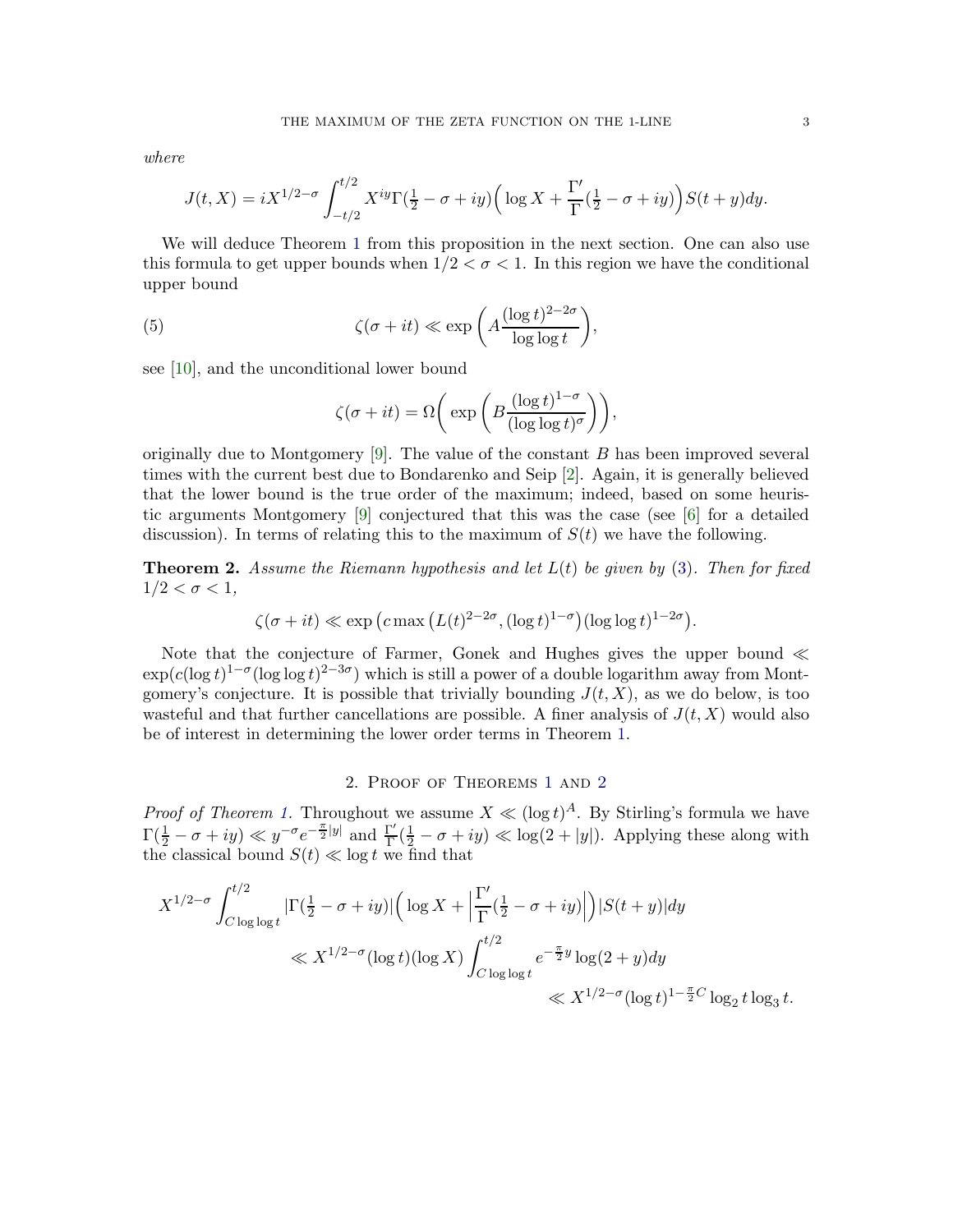Hence, for  $C > 1/\pi$  we may restrict the range of integration in  $J(t, X)$  to  $|y| \leq C \log \log t$ at the cost of an error of size  $O(X^{1/2-\sigma}\sqrt{\log t})$ . Then, using similar bounds to estimate this remaining integral gives

$$
J(t, X) \ll X^{1/2 - \sigma} (\log X) L(t) + X^{1/2 - \sigma} \sqrt{\log t}.
$$

Applying this in [\(4\)](#page-1-3) and integrating from  $\sigma = 1$  to  $\sigma = 9/8$  we get

<span id="page-3-0"></span>(6) 
$$
\log \zeta(1+it) = \sum_{n\geq 1} \frac{\Lambda(n)}{n^{1+it} \log n} e^{-n/X} + O\left( \left| \log \zeta(9/8+it) - \sum_{n\geq 1} \frac{\Lambda(n)}{n^{9/8+it} \log n} e^{-n/X} \right| \right) + O\left( \frac{L(t)}{X^{1/2}} \right) + O\left( \frac{\sqrt{\log t}}{X^{1/2} \log X} \right) + O\left( \frac{\log t}{X} \right).
$$

Choosing X such that  $\max(L(t)^2, \log t) = o(X)$  we see that the error terms in the second line of the above are all  $o(1)$ . It remains to consider the sum over primes.

By splitting the sum at  $n = X$  and applying the expansion  $e^{-n/X} = 1 + O(n/X)$  in the sum over  $n \leqslant X$  we find that, for  $\sigma \geqslant 1$ ,

$$
\sum_{n\geqslant 1} \frac{\Lambda(n)}{n^{\sigma+it} \log n} e^{-n/X} = \sum_{n\leqslant X} \frac{\Lambda(n)}{n^{\sigma+it} \log n} + O\left(\frac{1}{\log X}\right)
$$

after estimating the tail sum by the prime number theorem. Also note that for  $\sigma \geq 1$ 

$$
\sum_{n \leq X} \frac{\Lambda(n)}{n^{\sigma+it} \log n} = \sum_{\substack{k \geq 1, p \leq X \\ p^k \leq X}} \frac{1}{k p^{k(\sigma+it)}} = -\sum_{p \leq X} \log \left( 1 - \frac{1}{p^{\sigma+it}} \right) + O\left( \sum_{\substack{k \geq 1, p \leq X \\ p^k > X}} \frac{1}{k p^{k\sigma}} \right)
$$
\n
$$
= -\sum_{p \leq X} \log \left( 1 - \frac{1}{p^{\sigma+it}} \right) + O\left( \frac{1}{\log X} \right).
$$

From this it is clear that the first error term of [\(6\)](#page-3-0) is  $o(1)$  as  $X \to \infty$  and hence we acquire the asymptotic

$$
\zeta(1+it) = (1+o(1)) \prod_{p \le X} \left(1 - \frac{1}{p^{1+it}}\right)^{-1}
$$

provided  $\max(L(t)^2, \log t) = o(X)$ . Theorem [1](#page-1-1) then follows.

 $\Box$ 

*Proof of Theorem [2.](#page-2-0)* Adapting the above proof to the case  $1/2 < \sigma < 1$  gives

$$
\log \zeta(\sigma+it) = \sum_{n\geq 1} \frac{\Lambda(n)}{n^{\sigma+it} \log n} e^{-n/X} + O\left(\frac{L(t)}{X^{\sigma-1/2}}\right) + O\left(\frac{\sqrt{\log t}}{X^{\sigma-1/2} \log X}\right) + O\left(\frac{\log t}{X}\right)
$$

A short calculation with the prime number theorem shows that the sum over n is  $\ll$  $X^{1-\sigma}/\log x$  and so

(7) 
$$
\log|\zeta(\sigma+it)| \ll \frac{X^{1-\sigma}}{\log X} + \frac{L(t)}{X^{\sigma-1/2}} + \frac{\sqrt{\log t}}{X^{\sigma-1/2}\log X} + \frac{\log t}{X}.
$$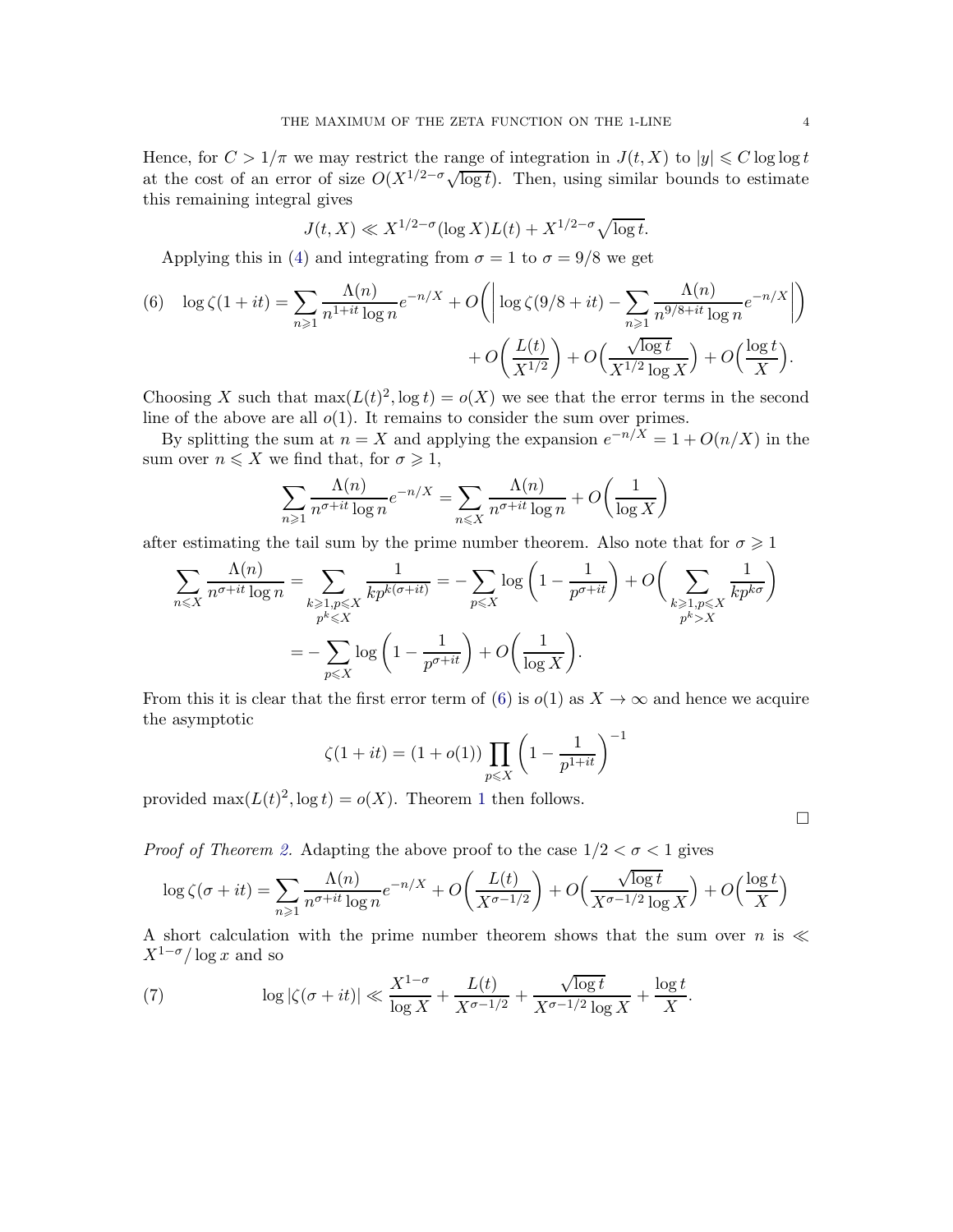Taking  $X = \max(L(t)^2, \log t)(\log \log t)^2$  balances the first two terms and the result follows.

 $\Box$ 

## 3. Proof of Proposition [1](#page-1-4)

We start from a slightly more precise version of the explicit formula used by Littlewood (see Theorem 14.4 of Titchmarsh [\[10\]](#page-7-6)). The proof is fairly standard but we shall give most of the details for clarity.

Lemma 2. Assume the Riemann hypothesis. For large t we have

<span id="page-4-0"></span>(8) 
$$
-\frac{\zeta'(s)}{\zeta(s)} = \sum_{n\geq 1} \frac{\Lambda(n)}{n^s} e^{-n/X} + \sum_{\rho} X^{\rho-s} \Gamma(\rho-s) + O(X^{-1} \log t)
$$

uniformly for  $1/2 \le \sigma \le 9/8$  and  $1 \le X \le e^{\sqrt{t}}$ .

Proof. On the one hand we have

$$
\sum_{n\geqslant 1} \frac{\Lambda(n)}{n^s} e^{-n/X} = -\frac{1}{2\pi i} \int_{2-i\infty}^{2+i\infty} \Gamma(z-s) \frac{\zeta'(z)}{\zeta(z)} X^{z-s} dz
$$

which follows from the identity  $e^{-Y} = \frac{1}{2\pi}$  $\frac{1}{2\pi i} \int_{(c)} \Gamma(z) Y^{-z} dz$ . On the other hand, by shifting contours to the left in the usual way we find that

$$
-\frac{1}{2\pi i} \int_{2-i\infty}^{2+i\infty} \Gamma(z-s) \frac{\zeta'(z)}{\zeta(z)} X^{z-s} dz
$$
  
=  $-\frac{\zeta'(s)}{\zeta(s)} - \sum_{\rho} X^{\rho-s} \Gamma(\rho-s) + \Gamma(1-s) X^{1-s}$   
+  $\frac{\zeta'(s-1)}{\zeta(s-1)} X^{-1} + \frac{1}{2\pi i} \int_{(\kappa)} \Gamma(z-s) \frac{\zeta'(z)}{\zeta(z)} X^{z-s} dz$ 

where  $-2 + \sigma < \kappa < -1 + \sigma$ .

Now,

$$
\Gamma(1-s)X^{1-s} \ll e^{-A|t|}X^{1/2} \leq e^{-B|t|}
$$

and

$$
\frac{\zeta'(s-1)}{\zeta(s-1)}X^{-1}\ll \frac{\log t}{X}
$$

since  $\zeta'(s)/\zeta(s) \ll \log t$  for  $-1 \leq \sigma \leq 2$  provided that  $\sigma \neq 1/2$ . The integral on the new line is

$$
\ll X^{\kappa-\sigma} \int_{-\infty}^{\infty} |\Gamma(\kappa+iy-s)| \left| \frac{\zeta'(\kappa+iy)}{\zeta(\kappa+iy)} \right| dy \ll X^{\kappa-\sigma} \int_{-\infty}^{\infty} e^{-A|y-t|} \log(|y|+2) dy
$$
  

$$
\ll X^{\kappa-\sigma} \log t.
$$

Clearly this is smaller than our previous error term so we are done.  $\Box$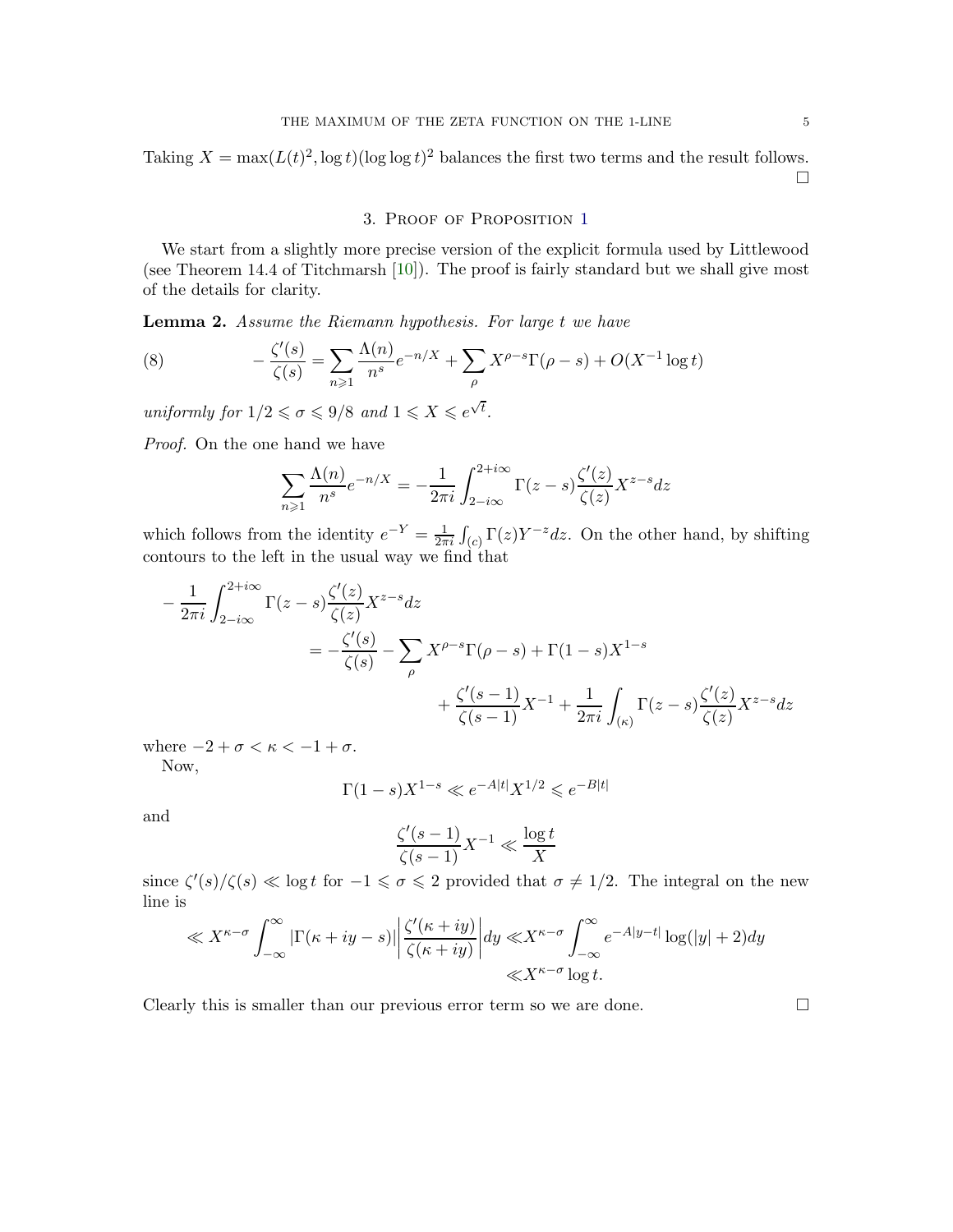One may conduct some basic estimates of the sum over zeros appearing in [\(8\)](#page-4-0) which gives an upper bound of  $X^{1/2-\sigma}$  log t (see section 14.5 of [\[10\]](#page-7-6)). After integrating over  $\sigma \geqslant 1$ , we see that one requires  $X = \log^2 t$  for this term to be  $o(1)$ . This is the reason for such a restriction in the length of the Euler product in [\(1\)](#page-0-3). As mentioned, we would like to exploit some cancellation in the sum over zeros in a hope to improve this. In this direction we have the following Lemma.

**Lemma 3.** Assume the Riemann hypothesis and let t be large. Then, uniformly for  $1/2$  +  $\delta \leq \sigma \leq 9/8$  with fixed  $\delta > 0$ , and  $1 \leq X \leq e^{\sqrt{t}}$ , we have

$$
\sum_{\rho} X^{\rho - s} \Gamma(\rho - s) = -\frac{\log(t/2\pi)}{X} + J(t, X) + O(X^{-2} \log t) + O(X^{1/2 - \sigma})
$$

where

$$
J(t, X) = iX^{1/2-\sigma} \int_{-t/2}^{t/2} X^{iy} \Gamma(\frac{1}{2} - \sigma + iy) \left( \log X + \frac{\Gamma'}{\Gamma}(\frac{1}{2} - \sigma + iy) \right) S(t + y) dy.
$$

*Proof.* We first note that we may restrict the sum to those ordinates for which  $t/2 \leq \gamma \leq$  $3t/2$ . For, the tail satisfies the bound

$$
\sum_{\gamma < t/2} X^{\rho - s} \Gamma(\rho - s) \ll X^{1/2 - \sigma} \sum_{\gamma < t/2} e^{-A|\gamma - t|} \ll X^{1/2 - \sigma} e^{-At/4} \sum_{\gamma < t/2} e^{-A|\gamma|/2} \ll X^{1/2 - \sigma} e^{-At/4}
$$

after writing this last sum as a Stieltjes integral and applying the appropriate bounds on  $N(t)$ . A similar bound holds for the sum over  $\gamma > 3t/2$ .

We write the remaining sum in the form

$$
\sum_{t/2 \le \gamma \le 3t/2} X^{\rho-s} \Gamma(\rho-s) = X^{1/2-\sigma} \sum_{t/2 \le \gamma \le 3t/2} X^{i(\gamma-t)} \Gamma(\frac{1}{2} - \sigma + i(\gamma - t))
$$
  
= 
$$
X^{1/2-\sigma} \int_{-t/2}^{3t/2} X^{i(y-t)} \Gamma(\frac{1}{2} - \sigma + i(y - t)) dN(y).
$$

We decompose  $N(y)$  as a sum of its smooth part and  $S(y)$ ; that is, we write  $N(y) =$  $N^*(y) + S(y)$  where

$$
N^*(y) = \frac{1}{\pi} \Delta \arg s(s-1)\pi^{-s/2} \Gamma(s/2)
$$
  
=  $\frac{y}{2\pi} \log(y/2\pi e) + \frac{7}{8} + \frac{c}{y} + O(1/y^2), \qquad y \to \infty$ 

and  $S(y) = \frac{1}{\pi} \Delta \arg \zeta(s)$ . Here,  $\Delta \arg$  denotes the change in argument along the straight lines from 2 to  $2 + iy$ , and then to  $1/2 + iy$ . We note that  $N^*(y)$  is a smooth function and its above asymptotic expansion can be given to any degree of accuracy in terms of negative powers of y.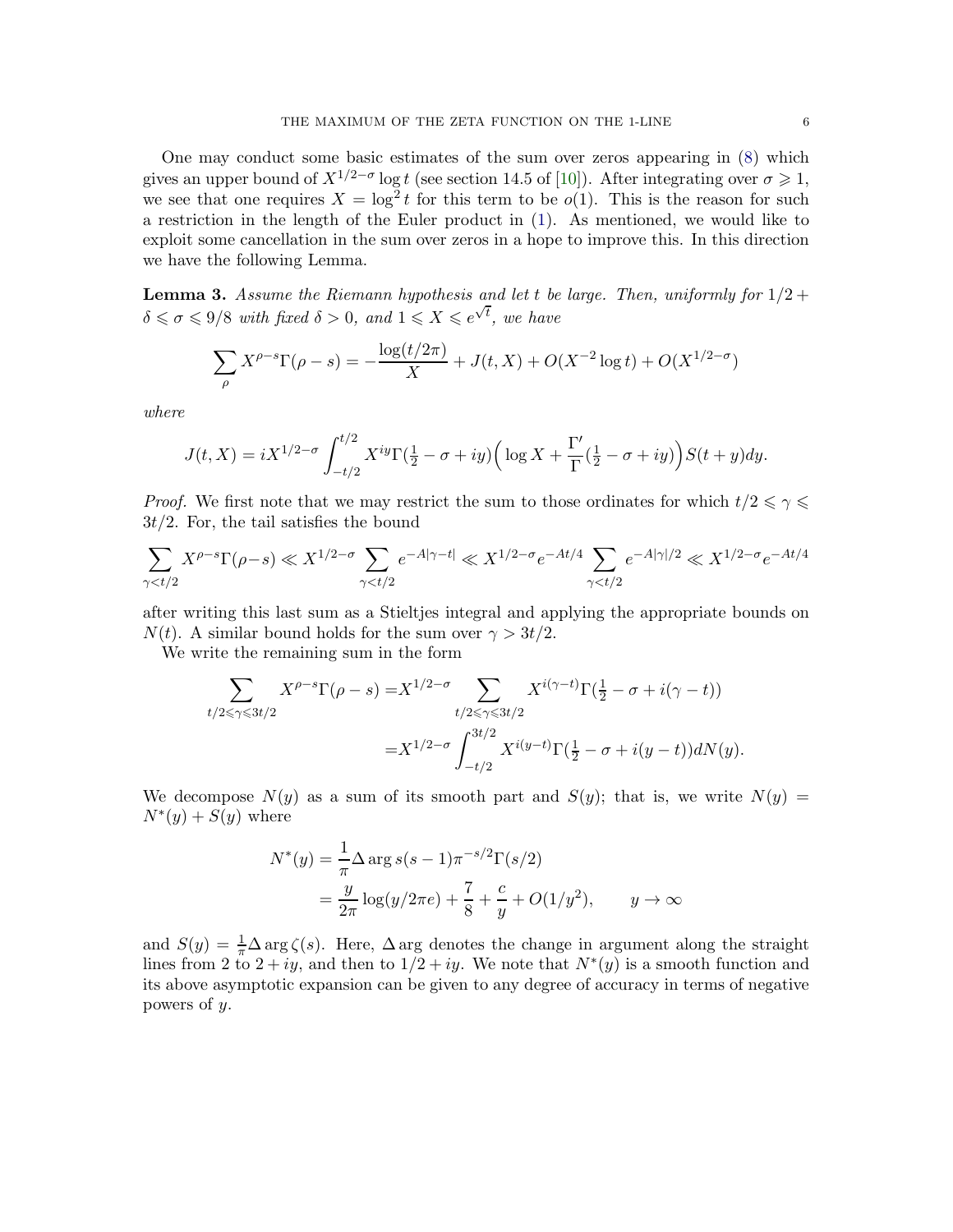Then, our integral can be written as

$$
X^{1/2-\sigma} \int_{t/2}^{3t/2} X^{i(y-t)} \Gamma(\frac{1}{2} - \sigma + i(y-t)) [dN^*(y) + dS(y)]
$$
  
=  $X^{1/2-\sigma} \int_{t/2}^{3t/2} X^{i(y-t)} \Gamma(\frac{1}{2} - \sigma + i(y-t)) (\frac{1}{2\pi} \log(y/2\pi) + O(1/y^2)) dy$   
+  $X^{1/2-\sigma} \int_{t/2}^{3t/2} \frac{d}{dy} (X^{i(y-t)} \Gamma(\frac{1}{2} - \sigma + i(y-t))) S(y) dy$   
+  $O(X^{1/2-\sigma}e^{-Bt}) + O(X^{1/2-\sigma}/t)$ 

after integration by parts and applying the bounds  $\Gamma(\frac{1}{2} - \sigma + iy) \ll e^{-A|y|}$  and  $S(y) \ll \log y$ . Denote the first of these integrals by  $\overline{I}$  and the second by  $\overline{J}$ . Now,

$$
I = X^{1/2-\sigma} \int_{t/2}^{3t/2} X^{i(y-t)} \Gamma(\frac{1}{2} - \sigma + i(y-t)) \left(\frac{1}{2\pi} \log(y/2\pi) + O(1/y^2)\right) dy
$$
  
\n
$$
= X^{1/2-\sigma} \int_{-t/2}^{t/2} X^{iy} \Gamma(\frac{1}{2} - \sigma + iy) \frac{1}{2\pi} \log((y+t)/2\pi) dy + O(X^{1/2-\sigma}/t)
$$
  
\n
$$
= \log \left(\frac{t}{2\pi}\right) \frac{1}{2\pi} \int_{-t/2}^{t/2} X^{1/2-\sigma+iy} \Gamma(\frac{1}{2} - \sigma + iy) dy
$$
  
\n
$$
+ X^{1/2-\sigma} \int_{-t/2}^{t/2} X^{iy} \Gamma(\frac{1}{2} - \sigma + iy) \frac{1}{2\pi} \log((1+y/t)/2\pi) dy + O(X^{1/2-\sigma}/t)
$$

The second integral here is bounded and so results in a contribution of  $O(X^{1/2-\sigma})$ . After extending the tails of the first integral, which incurs only a small error, we acquire

$$
I = \log\left(\frac{t}{2\pi}\right) \frac{1}{2\pi i} \int_{1/2-\sigma - i\infty}^{1/2-\sigma + i\infty} \Gamma(s) X^s ds + O(X^{1/2-\sigma}).
$$

In the usual way we may shift this contour to the far left encountering poles at  $s = -n$ ,  $n \in \mathbb{N}$  with residues  $(-1)^n/n!$ . Since  $\sigma > 1/2$  there is no contribution from the pole at zero. In this way we find that this integral is given by  $e^{-1/X} - 1$  and so

$$
I = (e^{-1/X} - 1) \log(t/2\pi) + O(X^{1/2-\sigma})
$$
  
= 
$$
-\frac{\log(t/2\pi)}{X} + O(X^{-2} \log t) + O(X^{1/2-\sigma}).
$$

Performing the differentiation in J gives

$$
J = iX^{1/2-\sigma} \int_{t/2}^{3t/2} X^{i(y-t)} \Gamma(\frac{1}{2} - \sigma + i(y-t)) \left( \log X + \frac{\Gamma'}{\Gamma}(\frac{1}{2} - \sigma + i(y-t)) \right) S(y) dy.
$$

and then on substituting  $y \mapsto y + t$  the result follows.